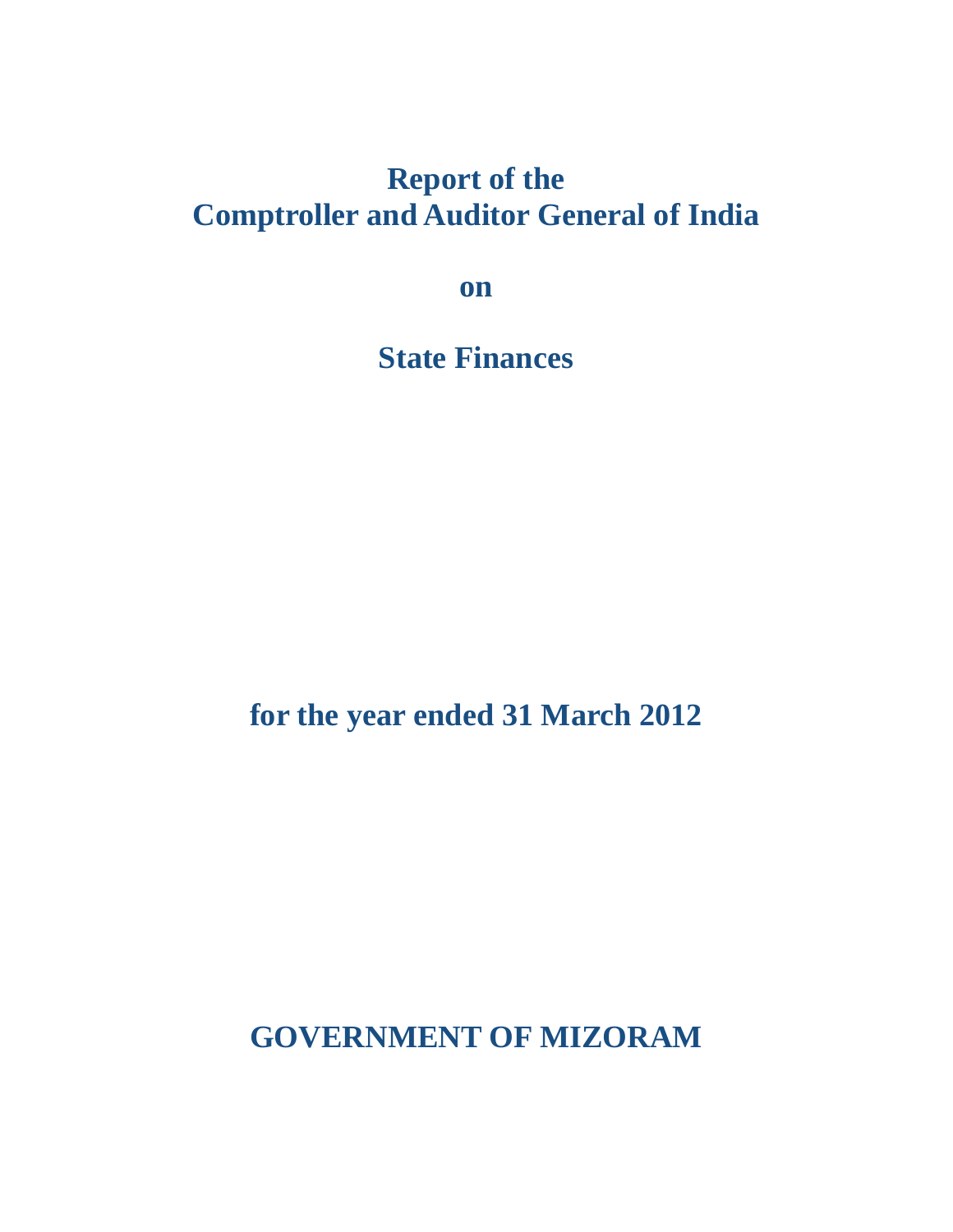## **TABLE OF CONTENTS**

| Para No.                                          | <b>Title</b>                                                           | Page           |  |  |
|---------------------------------------------------|------------------------------------------------------------------------|----------------|--|--|
|                                                   | Preface                                                                | $\mathbf v$    |  |  |
|                                                   | <b>Executive Summary</b>                                               | vii            |  |  |
| <b>CHAPTER-I</b>                                  |                                                                        |                |  |  |
|                                                   | <b>Finances of the State Government</b>                                |                |  |  |
| 1.1                                               | <b>Summary of Current Year's Fiscal Operations</b>                     | $\overline{2}$ |  |  |
| 1.2                                               | <b>Fiscal Responsibility and Budget Management</b><br>Act, 2006        | 3              |  |  |
| 1.3                                               | <b>Budget Analysis</b>                                                 | 6              |  |  |
| 1.4                                               | <b>Resources of the State</b>                                          | $\overline{7}$ |  |  |
| 1.5                                               | <b>Revenue Receipts</b>                                                | 10             |  |  |
| 1.6                                               | <b>Application of Resources</b>                                        | 17             |  |  |
| 1.7                                               | <b>Quality of Expenditure</b>                                          | 26             |  |  |
| 1.8                                               | <b>Financial Analysis of Government Expenditure</b><br>and Investments | 30             |  |  |
| 1.9                                               | <b>Assets and Liabilities</b>                                          | 34             |  |  |
| 1.10                                              | <b>Debt Sustainability</b>                                             | 37             |  |  |
| 1.11                                              | <b>Fiscal Imbalances</b>                                               | 39             |  |  |
| 1.12                                              | <b>Conclusion and Recommendations</b>                                  | 43             |  |  |
|                                                   | <b>CHAPTER-II</b>                                                      |                |  |  |
| <b>Financial Management and Budgetary Control</b> |                                                                        |                |  |  |
| 2.1                                               | <b>Introduction</b>                                                    | 47             |  |  |
| 2.2                                               | <b>Summary of Appropriation Accounts</b>                               | 47             |  |  |
| 2.3                                               | <b>Financial Accountability and Budget Management</b>                  | 48             |  |  |
| 2.4                                               | <b>Reconciliation of Departmental figures</b>                          | 55             |  |  |
| 2.5                                               | <b>Conclusion and Recommendations</b>                                  | 57             |  |  |
|                                                   | <b>CHAPTER-III</b>                                                     |                |  |  |
| <b>Financial Reporting</b>                        |                                                                        |                |  |  |
| 3.1                                               | <b>Utilisation Certificates</b>                                        | 59             |  |  |
| 3.2                                               | <b>Submission of Accounts</b>                                          | 60             |  |  |
| 3.3                                               | <b>Departmental Commercial Undertakings</b>                            | 60             |  |  |
| 3.4                                               | <b>Conclusion and Recommendations</b>                                  | 62             |  |  |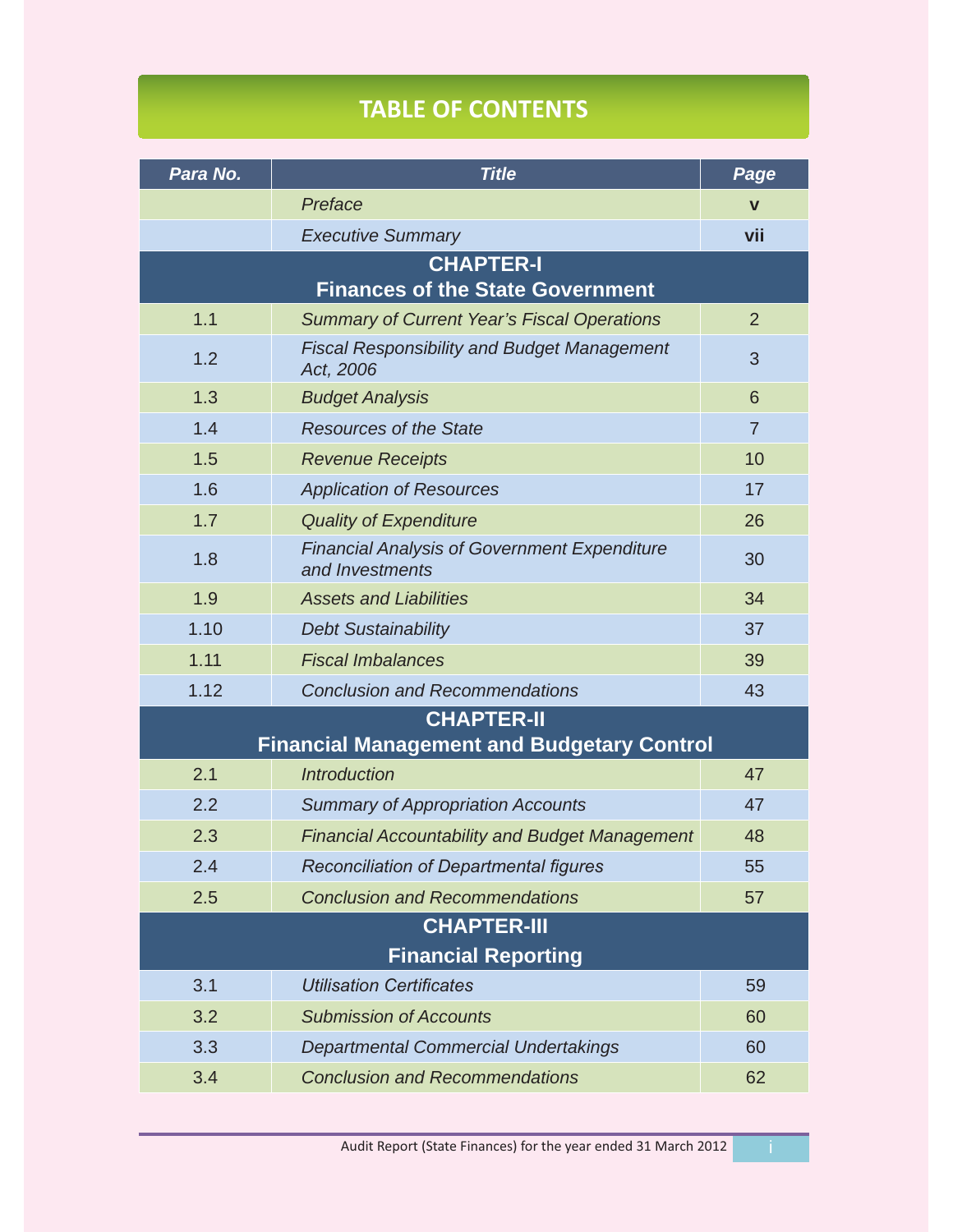## **TABLE OF CONTENTS**

| <b>Appendix</b><br><b>Number</b> | <b>Title</b>                                                                                                                                        | Page |
|----------------------------------|-----------------------------------------------------------------------------------------------------------------------------------------------------|------|
| Appendix-1.1                     | <b>Part-A: Structure and Form of Government</b><br><b>Accounts</b>                                                                                  | 65   |
|                                  | Part-B: Layout of Finance Accounts                                                                                                                  | 66   |
|                                  | Part-C: Methodology Adopted for the<br><b>Assessment of Fiscal Position</b>                                                                         | 67   |
|                                  | Part-D: State Profile                                                                                                                               | 69   |
|                                  | Part-E: Outcome Indicators of the State's Own<br><b>Fiscal Correction Path (FCP)</b>                                                                | 70   |
| Appendix-1.2                     | Abstract of Receipts and Disbursements for<br>the year 2011-12                                                                                      | 72   |
| Appendix-1.3                     | Assets and Liabilities of the Government of<br>Mizoram as on 31 March 2012                                                                          | 75   |
| Appendix-1.4                     | <b>Time Series Data on State Government</b><br><b>Finances</b>                                                                                      | 77   |
| Appendix-1.5                     | <b>Funds transferred directly to State</b><br><b>Implementing Agencies</b>                                                                          | 80   |
| Appendix-1.6                     | Part-A: Statement showing Efficiency of<br><b>Expenditure use in Selected Social</b><br>and Economic Services                                       | 81   |
|                                  | Part-B: Statement showing Efficiency of<br><b>Expenditure use in Selected Social</b><br>and Economic Services                                       | 82   |
| Appendix-2.1                     | Statement of various grants/appropriations<br>where saving was more than ₹ one crore each<br>or more than 12 per cent of the total provision        | 83   |
| Appendix-2.1A                    | Statement of various grants/appropriations<br>where saving was more than ₹ 10 crore and<br>above or more than 12 per cent of the total<br>provision | 85   |